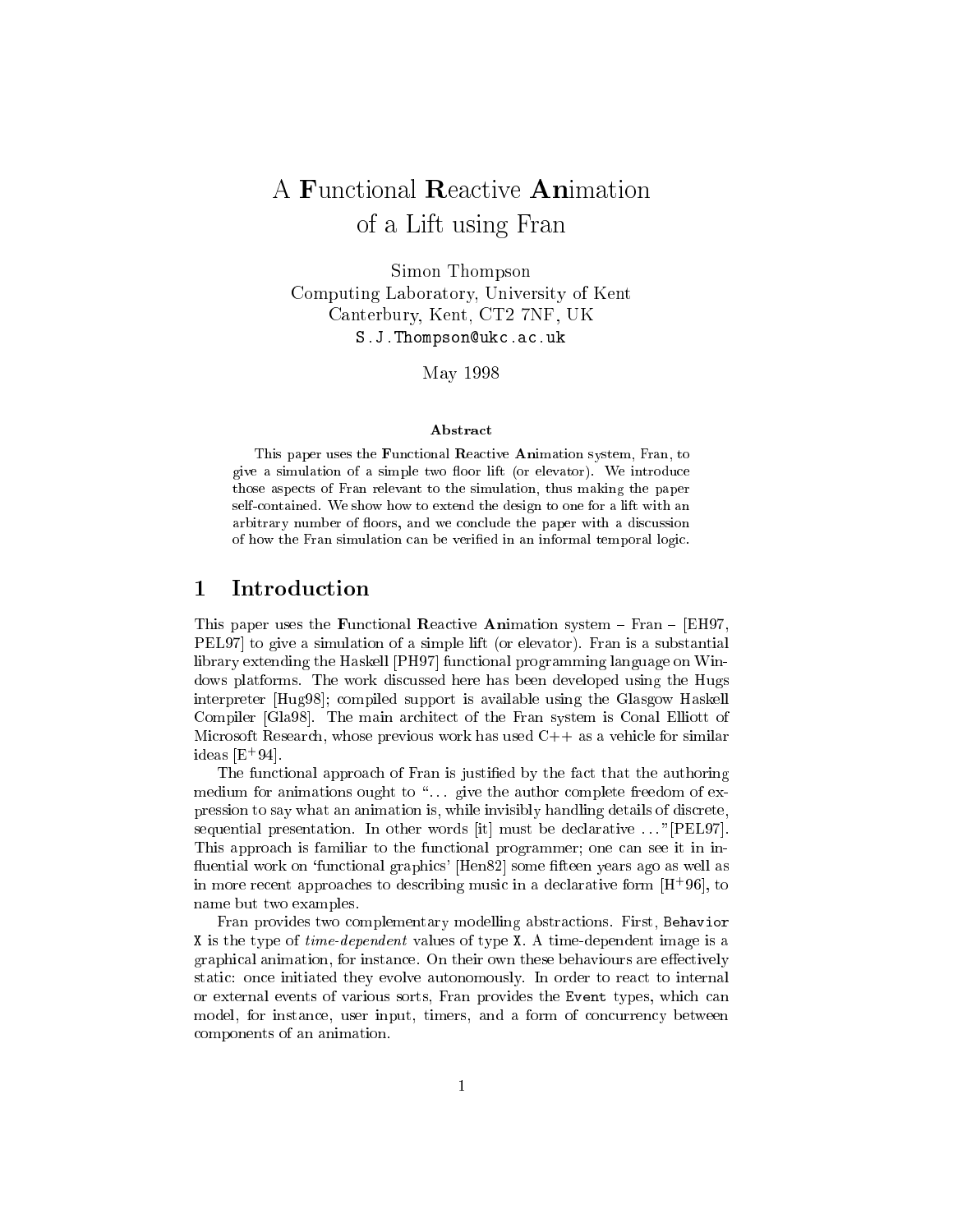In this paper the Fran system is introduced in stages, and this is interleaved with a description of a version of the lift problem in Section 3.1 together with a top-down description of the lift simulation itself in Sections 3.3, 4.2, 5.2, 6.2 and 6.3. After completing the two floor case study, we examine in Section 7 how the system is extended to accommodate an arbitrary number of floors, and also give an overview of the animation of various graphical aspects of the system.

This is followed in Section 8 by a brief 'look under the bonnet' to see some of the primitives used to define the operators used in the case study; this is followed by an evaluation of Fran and how it might be developed. We also investigate in Section 10 how the temporal properties of the system can be described in a temporal logic framework, and how a verication of these properties might proceed.

The introduction to Fran given here is intended to make the paper selfcontained; a more comprehensive introduction is available in the papers cited above and in animated form at [Ell97].

It is interesting to observe the positive benefits of embedding Fran in the declarative framework of the Haskell programming language. Beyond providing a natural home for a declarative modelling tool, the library is able to exploit features such as polymorphism and type classes. In writing this simulation we also have been able to exploit the power of the language in building general `terminating' simulations (Section 9) and in writing general building-blocks for graphical interface components (Section 7.1).

It is also interesting to observe the beneficial effect of working in a typed environment: particularly when working with the libraries for Events, it was often possible to find the right component of the library by its type. Moreover, in nearly all cases, if a piece of code passed the type checker it was correct. It is all too easy to imagine what would happen in an untyped or weakly- typed language.

I am very grateful indeed to Conal Elliott who has answered my numerous questions, made suggestions about improvements to programming style and generally encouraged me in this enterprise. Erik Poll has made a number of very useful comments on the presentation of the material, and finally I would like to thank Howard Bowman, Helen Cameron and Peter King for their collaboration in our work on describing multimedia artifacts which has led to my looking at Fran.

#### $\overline{2}$ **Behaviours**

This section looks at the way that continuously-evolving behaviours can be described in Fran.

#### 2.1 Time-dependent values: Behaviors

Behaviours or time-dependent values of type X are given by the type Behavior X. These can be thought of as functions of type

Time -> X

where Time is the domain of real numbers.

In fact, the representation of Behavior will be more complex for two reasons. First, the domain Time is more complicated than simply the reals in order to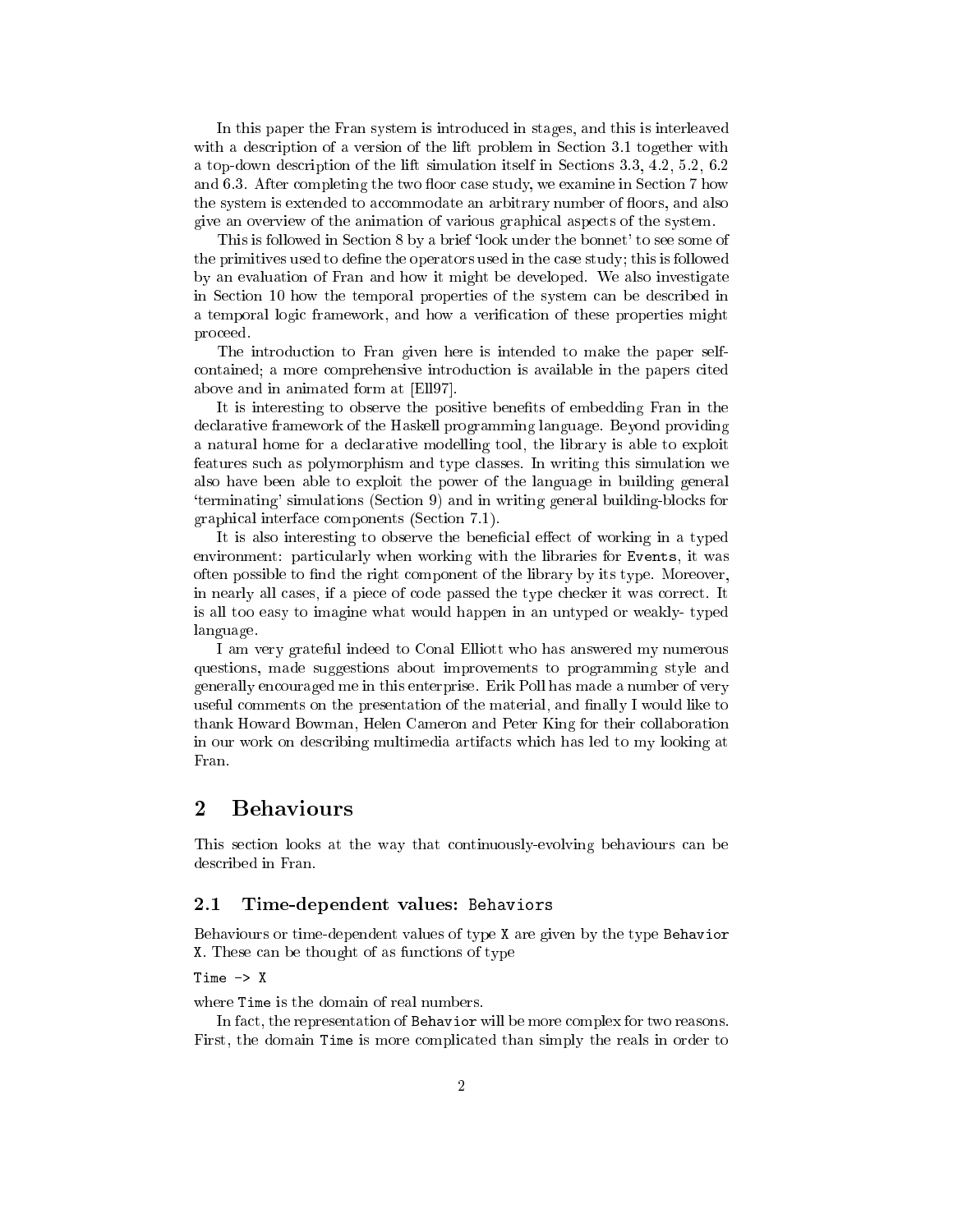support a more effective implementation of event-detection algorithms. Further details are given in the paper [EH97] which provides a denotational semantics for Fran. Secondly, it can be more effective to work with representations of functions rather than with functions themselves. In both cases, however, the simplified model of behaviour suffices for our purposes here.

How are the Behaviors implemented? The system uses sampling to find values at various points, so that the animation produced is a sequence of distinct images generated at the sampling points. A discussion of the subtleties of some aspects of the implementation can be found in [EH97] as well as in the general literature on animation.

Among the types we shall use in our solution are

### type RealB = Behavior Double

and ImageB. An example value of type RealB is the wiggle illustrated here:



which is defined by

wiggle =  $sin (pi * time)$ 

using the built in time :: RealB which can be thought of as the identity function.<sup>1</sup>

Primitive graphical objects include circles, rectangles, polylines, polygons and so forth. Pure graphical animations can be built from these and various library functions, some of which are discussed now.

- movexi :: RealB -> RealB -> ImageB -> ImageB 2 Inenist two arguments give the x and y coordinates of the position that the ImageB should take at each time. Note that it is not simply an image that is moved; it is an ImageB that can itself be moving, changing shape or colour and so on.
- over :: ImageB -> ImageB -> ImageB This supports the super-imposition of the first image over the second, giving one form of concurrency  $-\mathbf{we}$ discuss this further in Section 5.3.
- stretch :: RealB -> ImageB -> ImageB This scales an ImageB according to a RealB, so allowing the size of animated objects to vary with time.
- withColor :: ColorB  $\rightarrow$  ImageB  $\rightarrow$  ImageB The effect of this function is to change the colour of an ImageB according to the time-dependent colour supplied.

 $1$ Note here how the type class mechanism of Haskell supports overloading and in this case the use of sin and pi over RealB rather than Double. This overloading makes Fran programs substantially more readable.

<sup>&</sup>lt;sup>2</sup>The double colon, ::, should be read 'is of type', and the type here is a function taking three arguments. Functions in Haskell are in fact 'Curried' so that strictly moveXY takes a single argument and returns a function as result.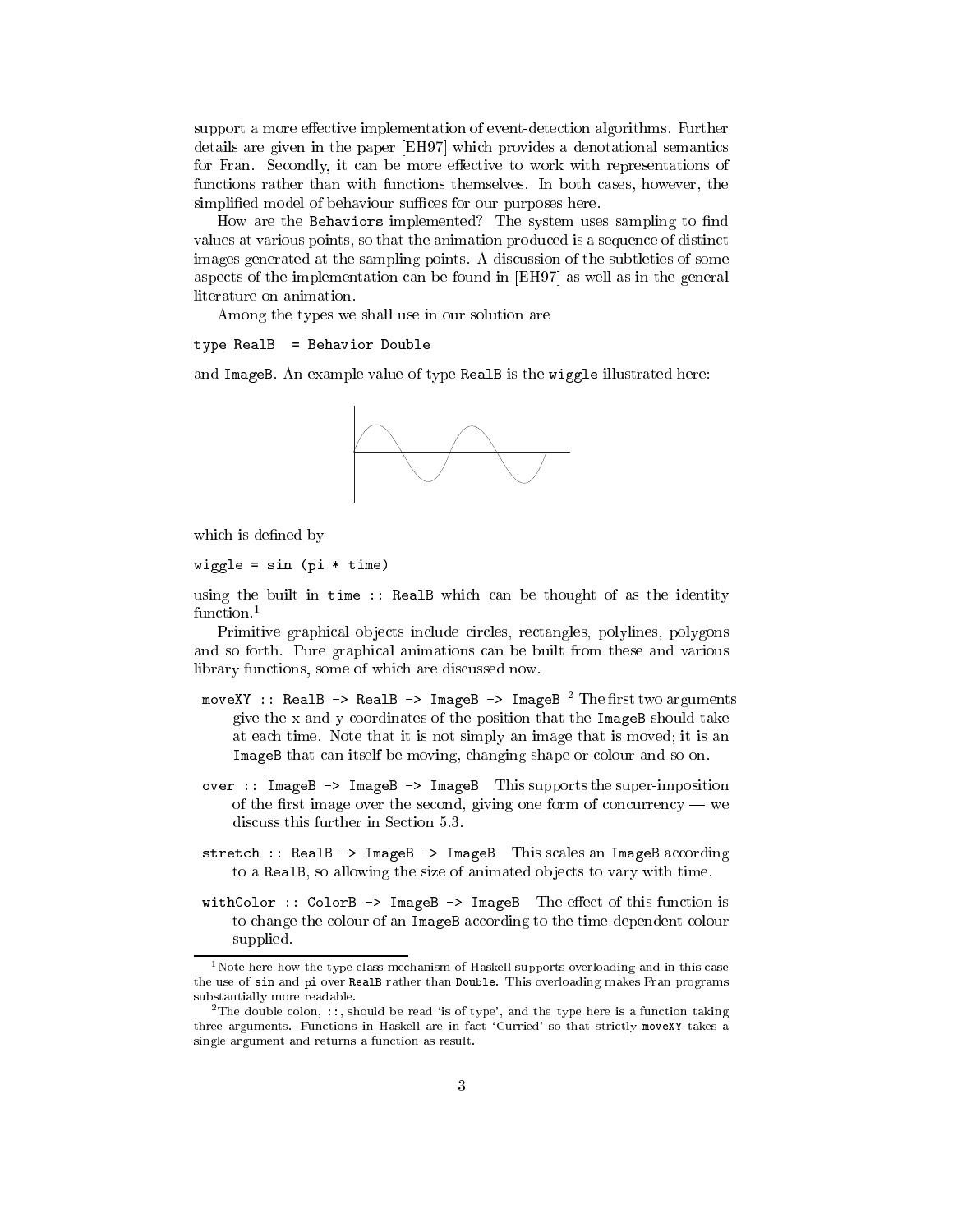An example behaviour is given by

```
moveXY wiggle 0 pic1
moveXY 0 waggle pic2
```
in which pic1 "wiggles" from left to right, pic2 "waggles" (cosine) up and down and 'over' is the infix form of the function over, and so superimposes the two ImageBs, which may themselves move, be composite, change colour and so forth.

Using these functions it is possible to build graphical animations of the nonreactive aspects of a lift simulation, such as graphics of a lift whose doors are opening, a lift whose doors are closing, a lift in motion and so forth, since these are built from blocks of colour of changing size and position.

#### 2.2 Rate-based animation

Suppose we want a numerical quantity f to change with time as part of an animation. One way of doing this is to specify f as a function of time, as indeed we did with wiggle above. Fran provides an alternative, by which we specify the rate of change (or derivative) of the quantity,  $f'$  say, and using the atRate function f can be given as the integral of f'.

A simple example is given by position and velocity: a linear change in position is given by a constant velocity, for instance. This example reflects the general observation that it is often easier to describe the derivative of a function rather than the function itself, and we shall see an example of this in our lift simulation.

#### 3 The case study: lift simulation

This paper addresses the first of the problems set for the 'Challenges for Executable Temporal Logics' workshop, June 1998 [Exe98], namely that of simulating the operation of a lift (or elevator). The problem as originally stated requires an arbitrary number of floors; in this paper we approach the problem by giving the full solution for the two floor case, and then by giving the toplevel design for the general case. We have also stripped down the graphics to concentrate on the control aspects of the problem, which in the case of Fran are the aspects demanding the most effort to implement.

In our first attempt we control the operation of the lift using the mouse buttons. We show how to modify our solution to include a more general graphical control scheme in Section 7.1.

#### 3.1The two floor problem

The aim is to provide a graphical animation of the operation of a lift between two floors of a building. The lift can be called from the upper floor to request travel downwards; a call from the lower floor is taken to be a request to travel upwards. Because of this interpretation, there is no need to have buttons inside the lift itself, and input is taken from the mouse buttons: a left button click generates an `up' request and the right a `down'. In the solution presented, the lift is represented by a red blob, rather than any more complicated an animation.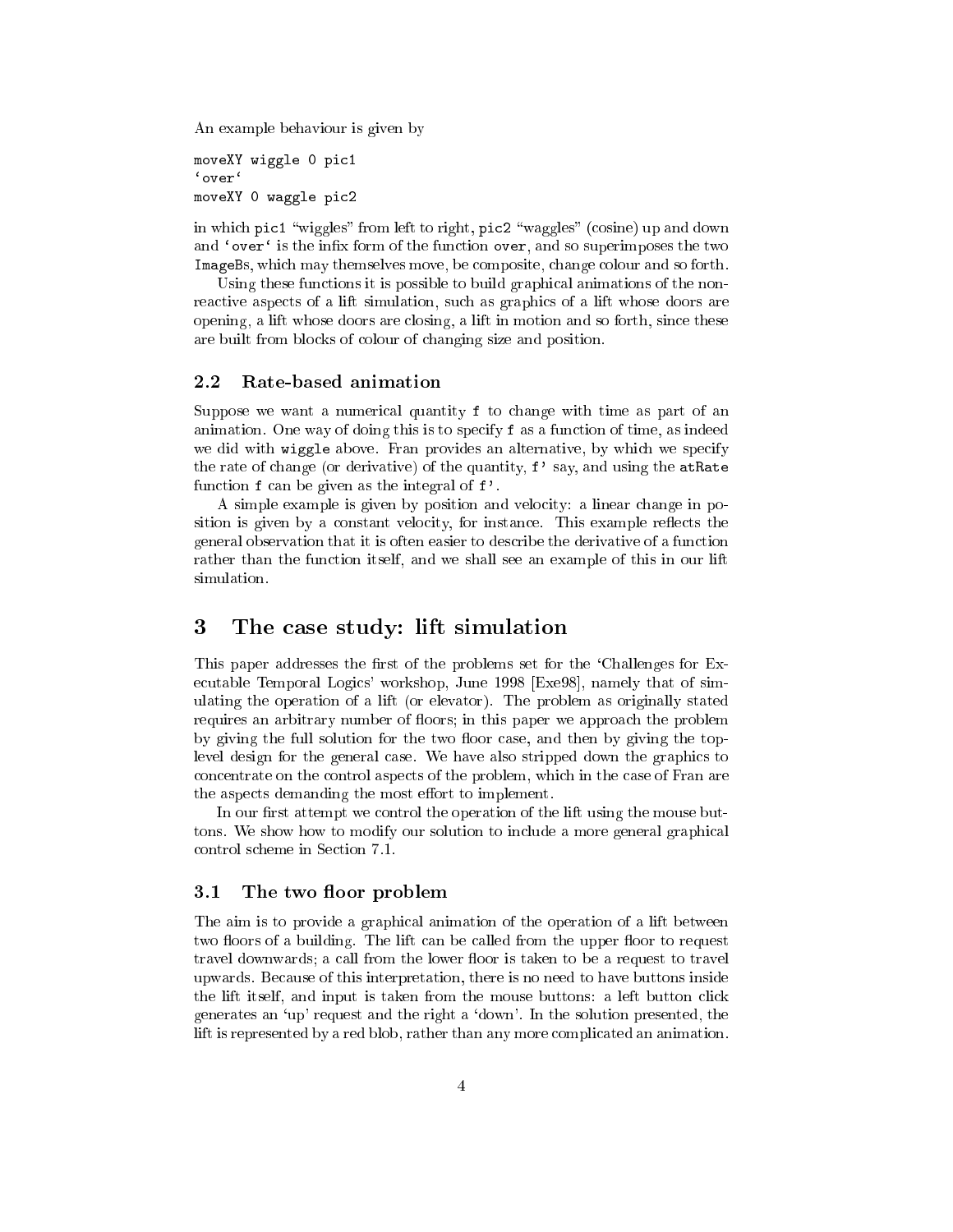There is a twist to the problem which makes its solution more complex than might first be envisaged. This is the fact that while the lift is travelling upwards there can be a further request to travel upwards, which can only be discharged by a journey back down and then back up again. In other words, some "memory" is required to solve even the case of a two-floor simulation, and shows that our simplication contains the essential elements of the original problem.

#### 3.2The User argument

Any animation which uses time information in a non-trivial way, or which interacts with the user will be dened as a function which takes a User argument and, on the basis of this argument, returns a Behaviour of some sort. The User argument consists of a timed stream of mouse button presses, key presses, mouse positions and other user data. It also gives the time at which the animation begins and other real-time information.

In order to exhibit such a user-driven animation in action we use the function

```
displayU :: (User -> ImageB) -> IO ()
```
which 'runs' an animation, by supplying it with the user input stream as its User argument, and produces primitive Haskell IO as a result.

#### 3.3Case study part 1: the top-level solution

We shall give the solution to the lift problem top-down, with the full code for the solution appearing in the Appendix. At the top level we define a function over a User argument, as explained in Section 3.2.

```
liftSim :: User -> ImageB
```
The simulation consists of a moving image of a lift,

```
liftSim u
```
= moveXY xPos yPos image

where xPos and image are constants. The definition of yPos and the auxiliary behaviours and events which determine it are local to the definition of the function and thus appear in a where clause. Note that the result depends upon the User argument u which will be used in a number of the definitions which follow.

As we explained in Section 2.2 it is often simpler to model phenomena by derivative rather than directly, and this we do here for the yPos:

```
yPos = lower + atRate dy u
```
where the velocity  $-$  dy  $-$  is piecewise constant and can take one of three values: zero, making the lift stationary; upRate, signifying that the lift is ascending and downRate for descent. We have to look at how events are modelled to see how dy is dened and this we do in the next section.

Observe also that the User argument u is passed to the atRate function to provide the timing information  $-$  such as when the animation begins  $-$  needed by the integration.

In a more complex simulation **image** would itself evolve, depending upon the values of certain parameters just as the position of the lift does. Its definition would follow the pattern of that for yPos.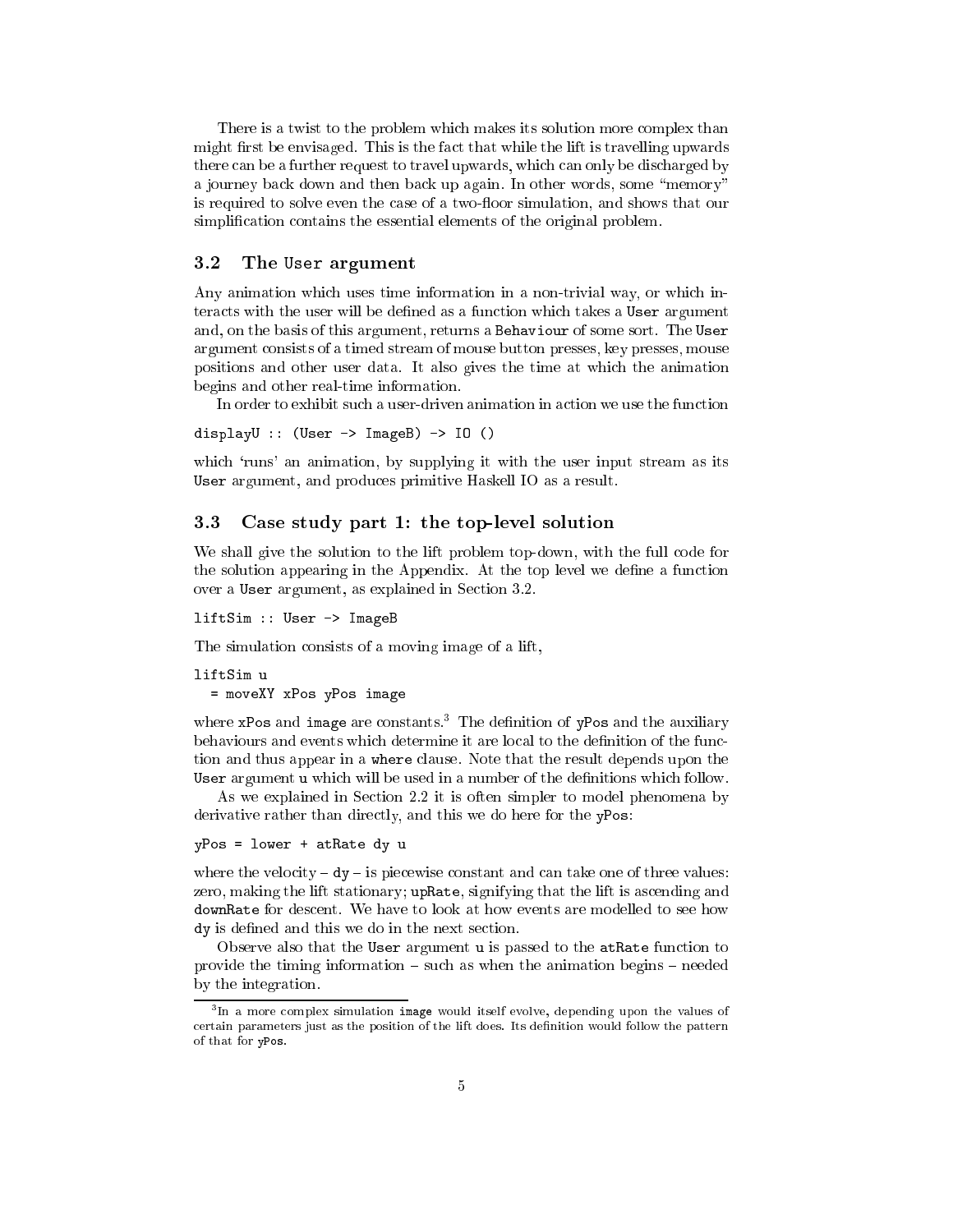#### $\overline{4}$ Events

We have seen in Section 2 how certain simple time-dependent behaviours can be defined, but in order to define behaviours which respond to internal conditions or external events the model needs to be extended by the Event type.

An Event X is a sequence of timed occurrences, each of which is associated with a value of type X, so it is possible to think of Event X as a list of type

 $[$ (Time,X)]

sorted on its first components. Each of the elements,  $(t, x)$  say, is called an event occurrence, with the whole structure being the event.<sup>4</sup> (As was the case for behaviours, the implementation is somewhat more complicated than this, but for the purposes of this paper this will suffice.)

#### 4.1Handling events

The system provides substantial support for handling and modifying occurrences of events. In our model we only perform simple transformations on events.

Each event occurrence in a stream str of type Event a will have the form  $(t, x)$ , where  $t$ ::Time and  $x$ ::a. In every case we are interested in as a part of the case study, our aim will be to convert the value  $x$  to a fixed value  $c: w$ , thus converting the pair to  $(t, c)$ . The resulting stream will be written

str -=> c :: Event w

The effect on a stream  $[(t0,x0), (t1,x1), \ldots, (tn,xn), \ldots]$  is therefore to produce the result

 $[(t0,c), (t1,c), \ldots, (tn,c), \ldots]$ 

In the general case, the event occurrence produced by the event handler corre- $\mathop{\rm span}\nolimits$  to  $(t,x)$  may depend upon  $x,\cdot$  ,  $t$  and the remaining part of the Event (after the expired event occurrences are removed). Further details of the event handling mechanism handleE can be found in Section 8 and [PEL97].

Streams of event occurrences can be merged, time-wise, using the operation

 $.$ |. :: Event a  $\rightarrow$  Event a  $\rightarrow$  Event a

These two capabilities allow us to proceed further with our lift case study.

#### 4.2 Case study part 2: top-level events

The movement of the lift is controlled by a number of Events generated internally

stop, goUp, goDown :: Event ()

which are intended to give the obvious values to the velocity of the lift, dy. () is the trivial type, whose only member is also denoted (); it is used in a situation where the value contained in the Event occurrence is of no significance and only

<sup>&</sup>lt;sup>4</sup>This terminology appears to be in conflict with the more usual 'event' (for 'event occurrence') and '(event) stream' (for 'event'); we will use the Fran terminology in this account.

<sup>5</sup> In which case the operation is similar to the map function over lists.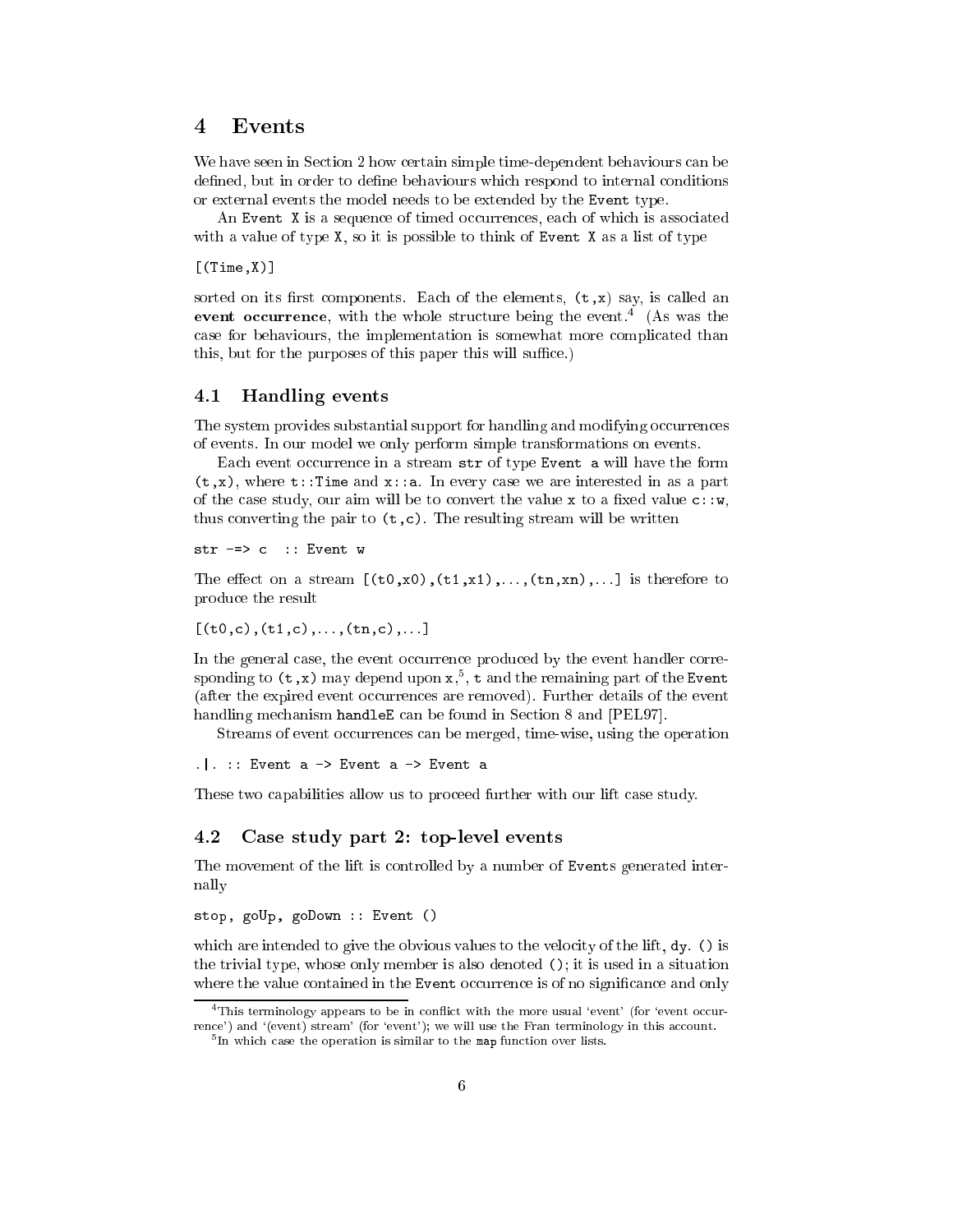the Time value is relevant, as is the case here. The Events will themselves be defined in Section 6.3.

The definition of dy uses setRate :: Event Double given by

```
\Rightarrow 0
setRate = stop.|.
           goUp -=> upRate
           .|.
           goDown -=> -downRate
```
The effect here is to convert all occurrences of stop to occurrences with the value 0; all occurrences of goUp to event occurrences with the value upRate and so on. These are merged, and so give an Event Double of the form

 $[$   $(2.3 , upRate)$  ,  $(4.9 , 0)$  , (8.6 , downRate) ... ]

in which upRate is the value returned at the occurrence at time 2.3 and so forth. In order to define dy this timed stream of values needs to be converted to a behaviour of the form



and this we investigate now.

#### 4.3Converting Events to Behaviors

Behaviours evolve continuously in time, while (occurrences of ) events take place at discrete points in time. The power of the Fran model lies in the way in which these two types are linked. This section addresses one simple way in which Events can be converted to Behaviors; other more complex (and more fundamental) ways are examined elsewhere [PEL97]. We need to convert the event setRate to a behaviour. This is done by the Fran function

```
stepper :: a -> Event a -> Behavior a
```
which is parametrised by a starting value and an Event, and builds a piecewise constant Behavior from these inputs. With the starting value 0 and the event as above we have

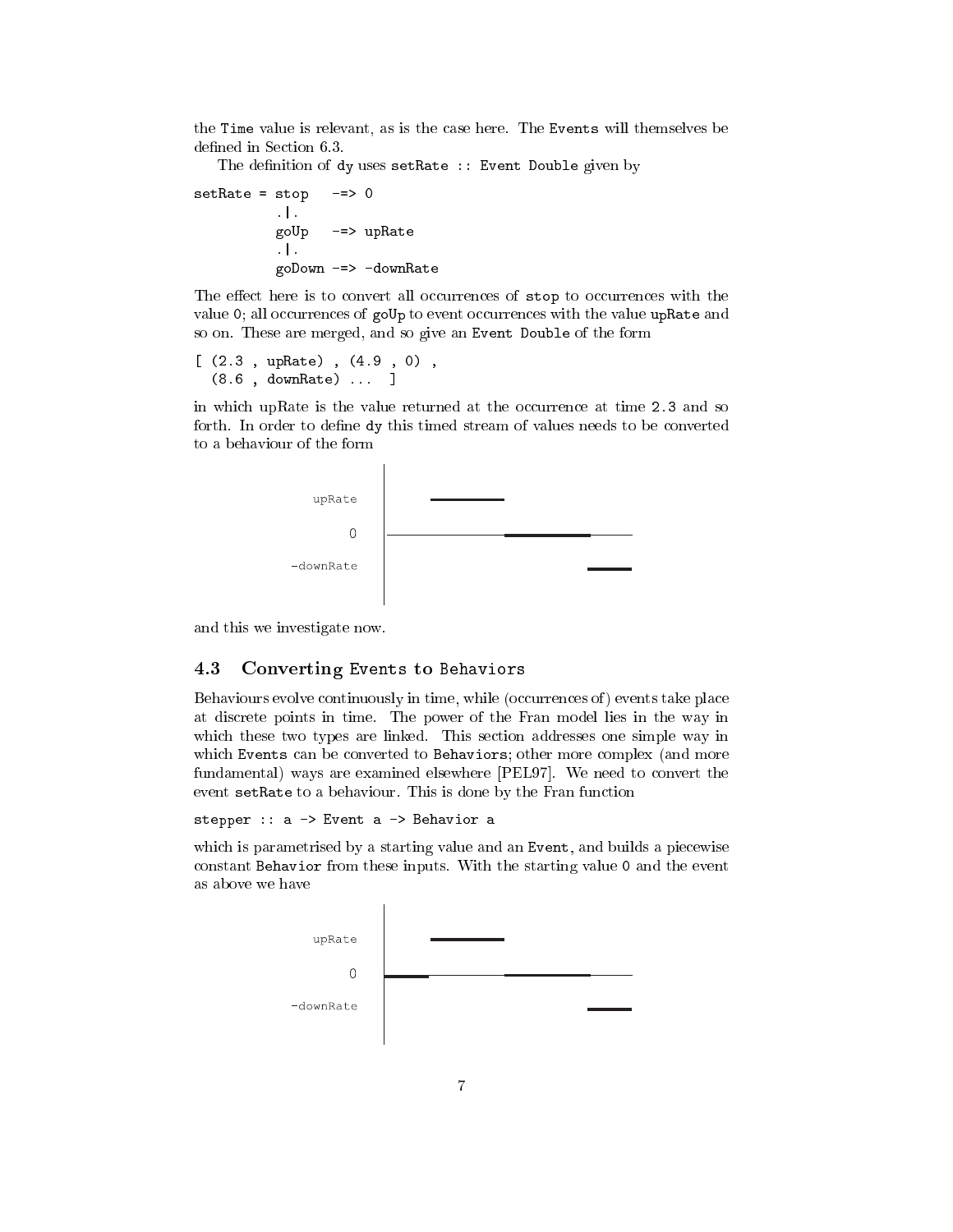so we define

dy = stepper 0 setRate

This shows the mechanism by which we convert streams of `internal messages'  ${\bf g}$  = goUp and so forth  ${\bf -}$  into a behaviour, and completes the top-level loop of the simulation. We now need to look at how these messages are themselves defined, but before that we investigate how to model system states.

#### $\overline{5}$ **States**

## Modelling states in Fran

As we mentioned in Section 3.1, the implementation of the lift will need to contain some element of memory to keep track of requests for travel that are still to be fulfilled. In an earlier version of the solution, a state monad [Wad95] was used to model the state, but this caused complications, particularly in conjunction with handling a User argument (which could itself be seen as giving rise to a monad).

There is a much more straightforward view of a state variable of type X, and that is as a Behavior  $X - an X$  value which varies with time. We thus get a declarative model of state in Fran.

## 5.2 Case study part 3: pending requests as 'variables'

Our model contains three `Boolean variables'

upPending, downPending, pending :: Behavior Bool

which keep track of whether there is pending a request to travel up, down or in either direction. pending is the pointwise disjunction of upPending and downPending

pending = upPending  $|| *$  downPending

Here  $||\cdot||\cdot||\cdot||$  is the lifting of the Boolean disjunction operation  $||\cdot||\cdot||\cdot||\cdot||$ Bool, other operations such as  $==$  are lifted to behaviours in a similar way

The state upPending is defined from an Event using stepper as above.

upPending = stepper False (setUp  $\ldots$  resetUp)

The initial value of the variable is False; it is set to True by a request to travel upwards, and reset to False by the lift starting an upward journey, as signalled by goUp:

 $setUp = upButton \text{---}$  True  $resetUp = golUp \t---> False$ 

The variable downPending is defined in a similar way.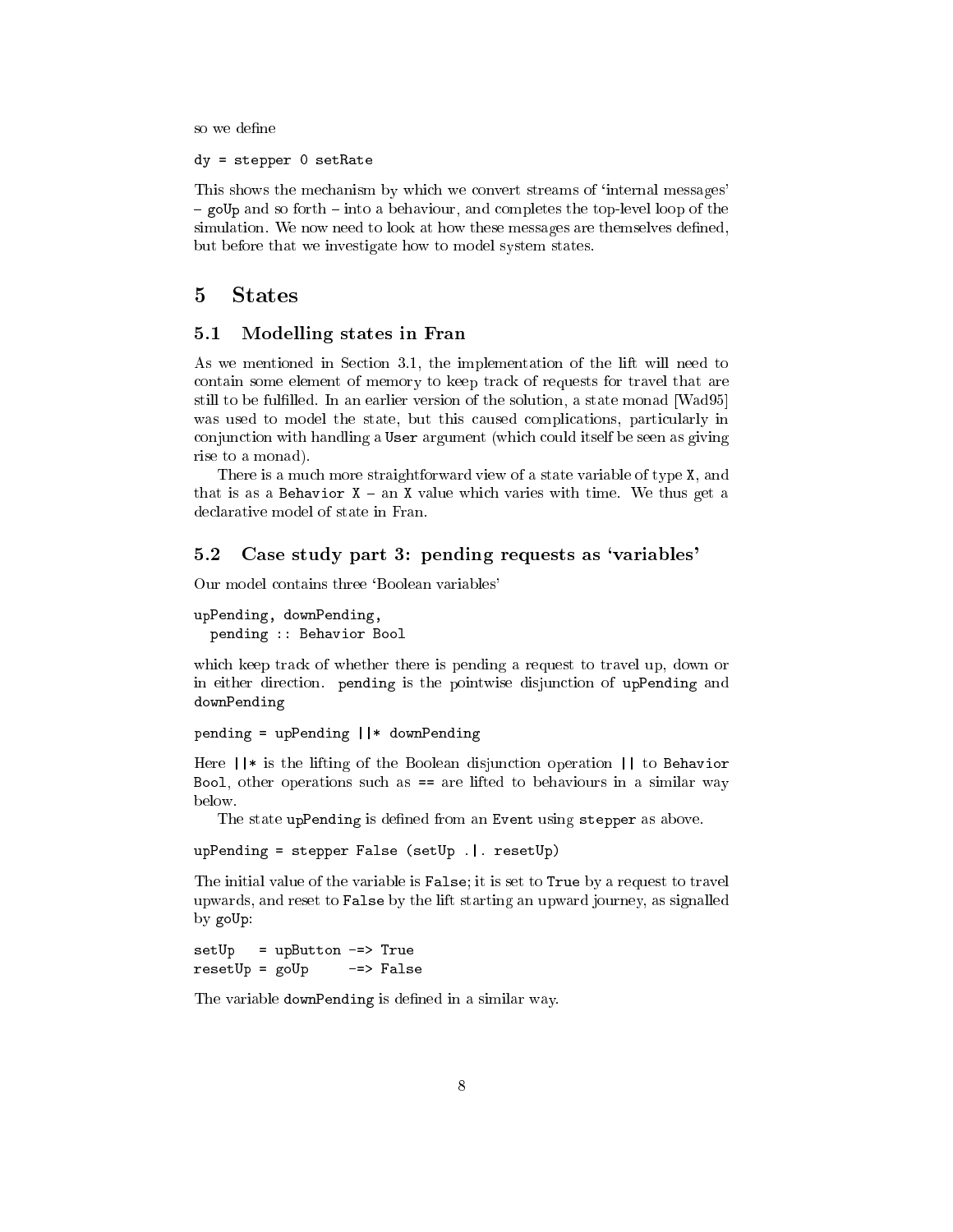#### 5.3 Concurrency in the Fran model

The model presented thus far appears to contain elements which evolve concurrently, in some sense at least. This section attempts to explain the nature of the concurrency in the system.

Animations  $-$  including sound as well as images  $-$  can be combined using the 'over' function which places one animation on top of another, so we have a form of concurrency here.

Examining the implementation developed thus far, we appear to have Behaviors evolving in parallel in the lift simulation: the system contains state variables which are controlled by messages from other parts of the system, for instance. The concurrency here is completely implicit: various interdependent values  $$ both Behaviors and Events  $-$  are defined in a single scope, and so can be thought of as evolving concurrently. This concurrency is clearly supported by the sample/display model which underlies Fran.

#### 6 Predicates

Looking at the case study thus far, we have a model of the lift in which external stimuli are provided by mouse button presses. We need, however, to find a way of generating the 'control' messages, goUp and so forth, which are of type Event () from the Behaviors in the system. The way in which we convert from behaviours to events gives the last piece of the Fran model used here.



#### 6.1The predicate function

In order to complete the simulation, the crucial pieces of information which we need are when we have arrived at the top or the bottom of lift shaft. We could keep an internal record of the time of departure and calculate offsets from that, but here we choose instead to check when we have arrived by means of a logical condition on behaviours. This Behavior Bool can be made to generate an event by means of the function

## predicate :: BoolB -> User -> Event ()

which takes a Boolean behaviour and the User argument (for timing information) and returns an Event. We have to look for an appropriate BoolB with which to test having arrived at the top. Candidates include

yPos ==\* constantB upper Given the sampling model, it is possible that the system will miss the point at which the condition is True. A fuller discus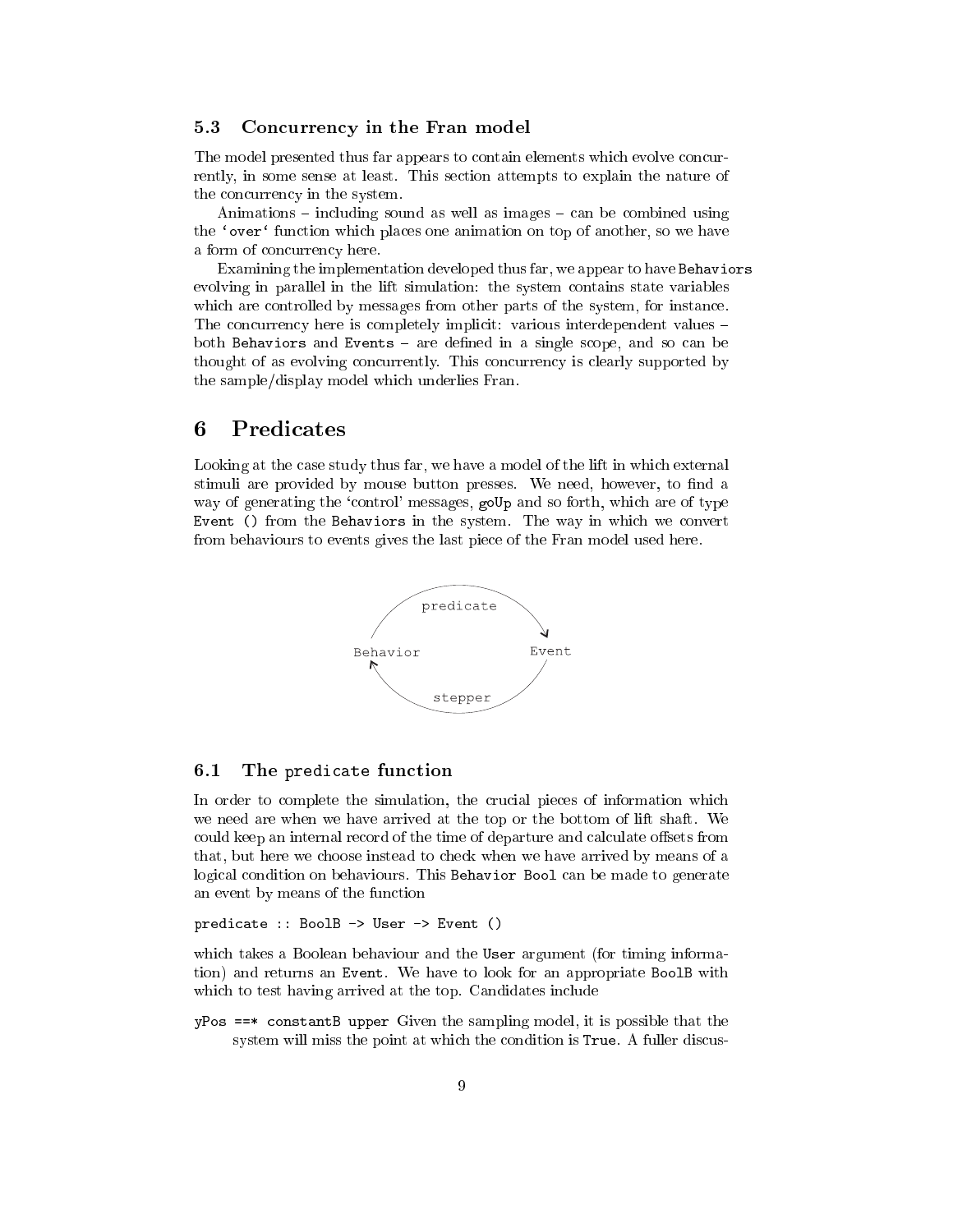sion of this issue can be found in [EH97], which makes it plain that implementations of predicate have changed with different releases of Fran.

- yPos >=\* constantB upper This condition will possibly be True over an interval of time, or in a more problematic way may become True arbitrarily often over a short period of time, giving rise to "event burst" as it were. This was indeed a problem in an early version of the solution.
- yPos  $\geq$  =\* constantB upper &&\* dy  $\geq$ \* 0 Adding the condition that the lift is in motion  $- dy$   $\rightarrow \infty$  0  $-$  gives this condition a *transitory* property: we shall see in Section 6.3 that the Event to which it gives rise will ensure that it becomes False immediately afterwards, thus avoiding the problems of the previous possibility.

We can now put together the final parts of the solution of the case study.

#### 6.2Case study part 4: conditions and predicates

The conditions of being at the top, and waiting stationary (at the top) are given by

```
atTop, stopped, waitingTop :: BoolB
atTop = (yPos >=* upper)
stopped = (dy == * 0)waitingTop = atTop &&* stopped
```
The Event of arriving at the top is defined by

```
arriveTop :: Event ()
arriveTop = predicate (atTop &&* dy >* 0) u
```
and similar definitions can be found for the bottom case.

#### 6.3Case study part 5: control Events

Recall that the top level of the simulation is driven by the `control' Events goUp, stop and goDown. Now that we have a definition of the Event generated by arriving at the top (and bottom) we can define the control events.

We have seen earlier that button presses have an indirect effect on the operation of the lift by setting the pending variables; they can also have a direct effect by setting it into motion when it is stationary. We therefore define

```
upButton, downButton, eitherButton :: Event ()
upButton = 1bp udownButton = rbp u
eitherButton = upButton .|. downButton
```
so that the eitherButton event corresponds to the press of either button.

When should the lift go down; that is, when should there be occurrences of the goDown event? There are two cases.

 The lift can arrive at the top (arriveTop) when there is a request pending for travel in either direction (pending), or,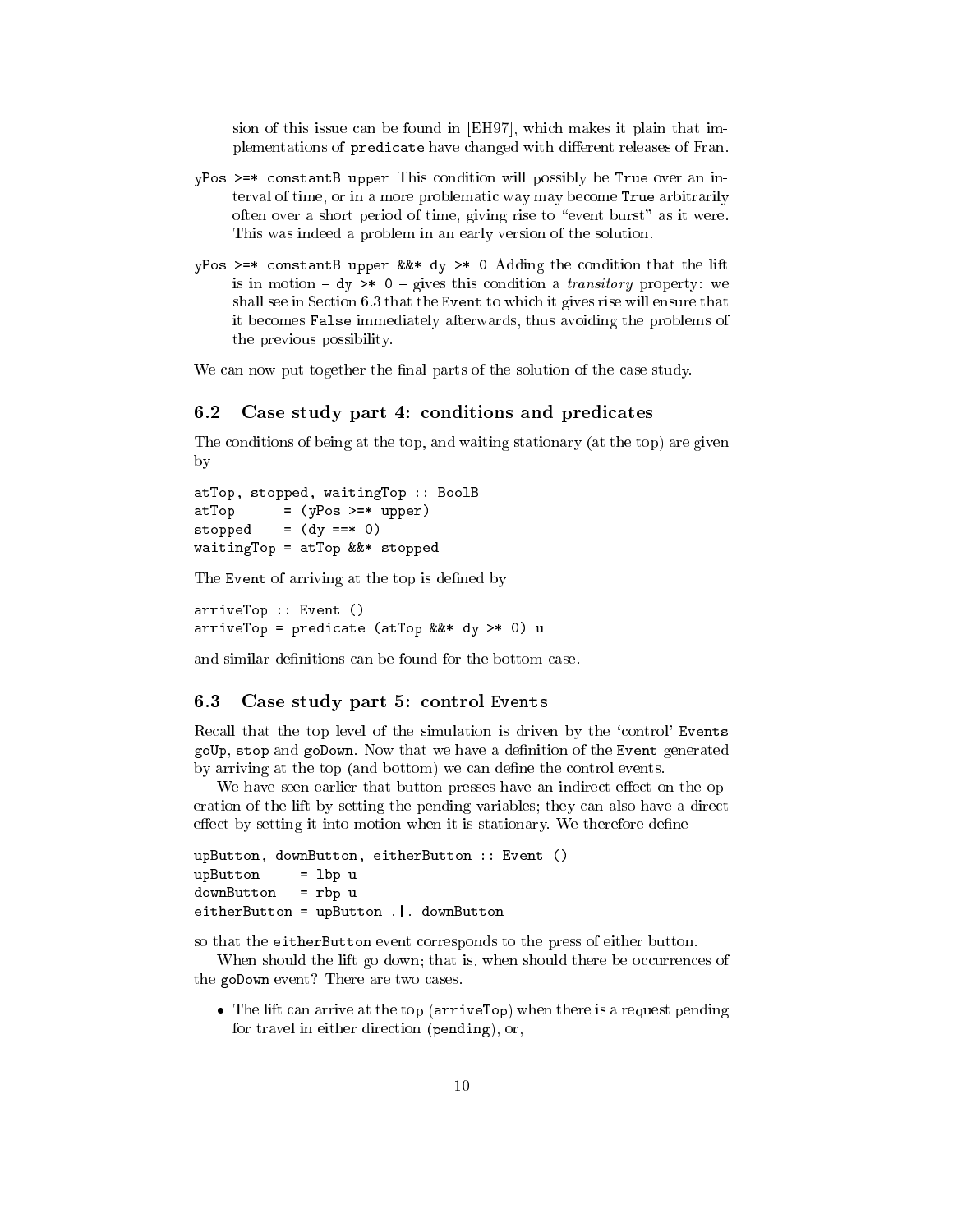either button can be pressed (eitherButton) while the lift is waiting at the top (waitingTop).

In both cases there is a condition on the event occurrences. Using the function

```
whenE :: Event a -> BoolB -> Event a
the expression
ev 'whenE' cond
```
selects from ev precisely those occurrences at which the condition cond is True. <sup>6</sup> The definitions of goDown and stop are then

```
goDown = arriveTop ' whenE' pending
         .|.
         eitherButton 'whenE' waitingTop
stop = (arriveTop .|. arriveBottom)
 `whenE` notB pending
```
It is not hard to see that the lift will stop in the situation of arriving either at the top or the bottom when no request is pending. goUp is defined by analogy with goDown.

This completes the definition of the Fran lift simulation for a two floor lift. The full code is contained in the Appendix.

#### $\overline{7}$ Extending the implementation

This section outlines the way in which the implementation can be given an graphical interface and how it can be extended to implement an n-floor lift.

#### $7.1$ Graphical interface

The lift is controlled by the mouse buttons in the solution presented thus far. We can modify this to include two on-screen buttons, as in the illustration



which shows the lift in motion with a pending request for travel downwards. This modication is made with minimal changes to the code presented thus far. As well as having to modify the code already written, we have to add to the code a block of buttons and for this we use a function buttonBlock of type

whene acts rather like the standard function fifter over fists.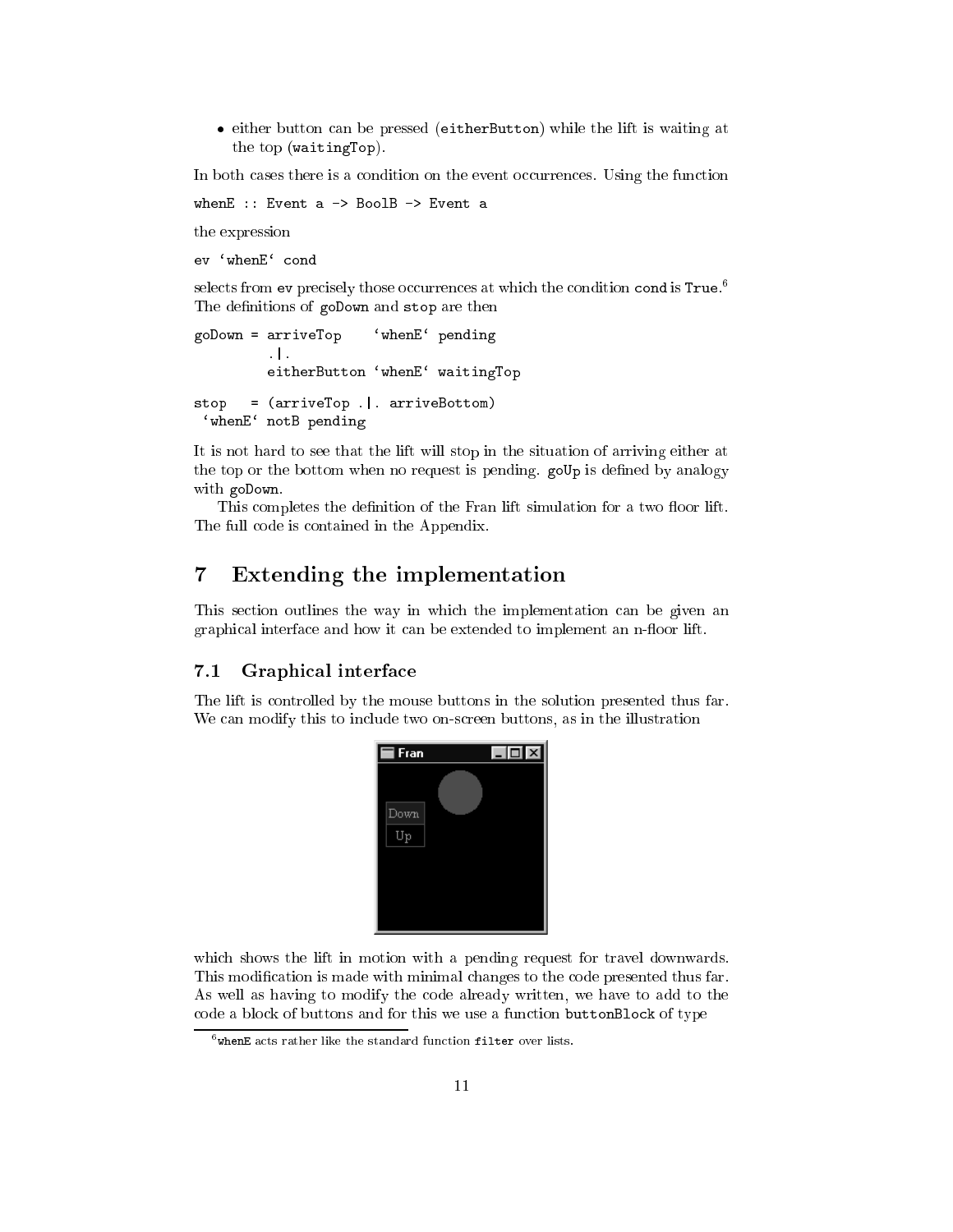```
Geom -[(String,Event(),a)] \rightarrow(User \rightarrow Event ()) \rightarrowUser \rightarrow(ImageB,Event a)
```
where the arguments consist of

- The geometry of the buttons.
- Information for each button: its textual form, the event which resets it and the value identifying it in the Event for the button block.
- The event which presses the button.
- The User input.

The result consists of the image of the block paired with the Event which it generates.

This function is not part of the Fran library, and it is noteworthy that it can be implemented from scratch in about a hundred lines of code. This is a benefit of embedding the Fran library in a general purpose, higher-order language like Haskell.

Taking input from on-screen buttons is obviously a way of animating the input for the n-floor problem, to which we turn now.

#### 7.2The n-floor problem

The top-level design of the n-floor lift is similar to the two floor design given here.

- As in the two floor design, the lift is modelled using its velocity, dy. This will be controlled using the stepper function as here.
- $\bullet$  The state of the system is more complex than in the two floor case. It can be modelled by two state variables which will be lists:
	- $-$  the mst represents the requests pending from inside the lift, and
	- $-$  the second represents the requests pending from the noors of the  $$ building.

In the two floor solution, the state variables such as upPending have only two values. This means that when they are reset the new value is independent of the current value of the state variable. This will not be the case for the state variables here, and so we need to define a function

```
stateStepper :: (a \rightarrow b \rightarrow a) \rightarrow a \rightarrow Event b \rightarrow Behavior a
```
to manage the states. In the result of

stateStepper f x0 ev

the first value for the behaviour will be  $x0$ ; subsequent values will be generated from the values in  $ev - y0$ ,  $y1$ ,  $\ldots$  say  $-$  thus: f x0 y0 (call this x1), f x1 y1 and so forth, with the n+2nd value being f xn yn where xn is the n+1st value of the variable and yn the n+1st value in ev. <sup>7</sup>

 $7$ The function stateStepper is analogous to the scanl of the Haskell prelude.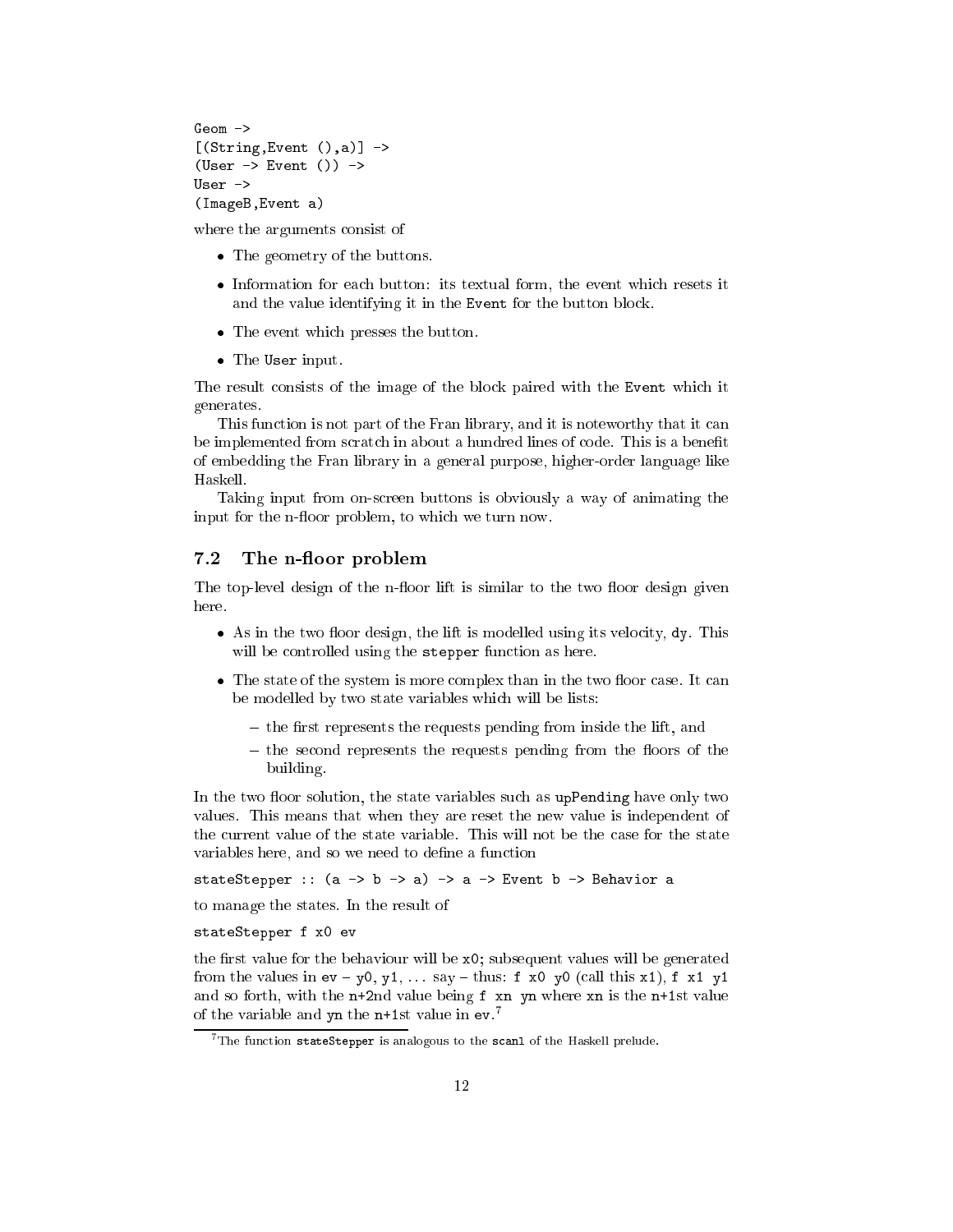#### A glimpse under the bonnet 8

Up to this point we have used a high-level and proper subset of the facilities provided by Fran. Behaviours which evolve have been defined using stepper, which turns an Event  $a$  -that is a timed sequence of values from type  $a$  -into a piecewise-constant Behavior a. We have also handled event occurrences in a simple-minded way, using the  $\Rightarrow$  operator to transform occurrences  $(t, v)$  of the event ev into occurrences  $(t, c)$  of the event ev -=> c.

How in general can the occurrence of an event cause a change in behaviour; how in general are events handled? In this section we describe the two operations handleE and untilB which provide a primitive interface to behaviors and events, and we see as examples how to define stepper and  $ev$   $\rightarrow$   $\sim$  c from these primitives.<sup>8</sup>

#### 8.1 Handling Events

Recall from Section 4 that an Event a is a sequence of timed occurrences, each of which has associated with it a value of type a. In general, three values characterise an event occurrence:

- the time of the occurrence;
- the value of the occurrence, and
- the remainder of the Event, after removing the occurrences up to and including the occurrence in question.

To handle an event occurrence, we transform these three values to a value, of type b, say. This is accomplished by a function of type

Time  $\rightarrow$  a  $\rightarrow$  Event a  $\rightarrow$  b

and we can apply such a function to each occurrence in a stream of occurrences to give a stream of occurrences of type b, that is an Event b. That is the effect of the general event handler,

handleE :: Event a  $\rightarrow$  (Time  $\rightarrow$  a  $\rightarrow$  Event a  $\rightarrow$  b)  $\rightarrow$  Event b

As a special case of handle E in which the handler function is constant we define  $\Rightarrow$  thus:

 $(-=)$  :: Event a  $\rightarrow$  b  $\rightarrow$  Event b ev -=>  $c = ev$  'handleE'  $(\_ - = - > c)$ 

Also of interest is the Event-equivalent of map,

 $(==)$  :: Event a  $\rightarrow$   $(a \rightarrow b)$   $\rightarrow$  Event b ev ==> f = ev 'handleE'  $(\forall v \rightarrow f v)$ 

which when applied to the timed stream  $[(t0,x0), (t1,x1), \ldots, (tn,xn), \ldots]$ and the function f gives the result  $[(t0, f x0), (t1, f x1), \ldots, (t n, f x n), \ldots]$ 

<sup>8</sup>This section is included for completeness of exposition, but obviously owes much to [PEL97].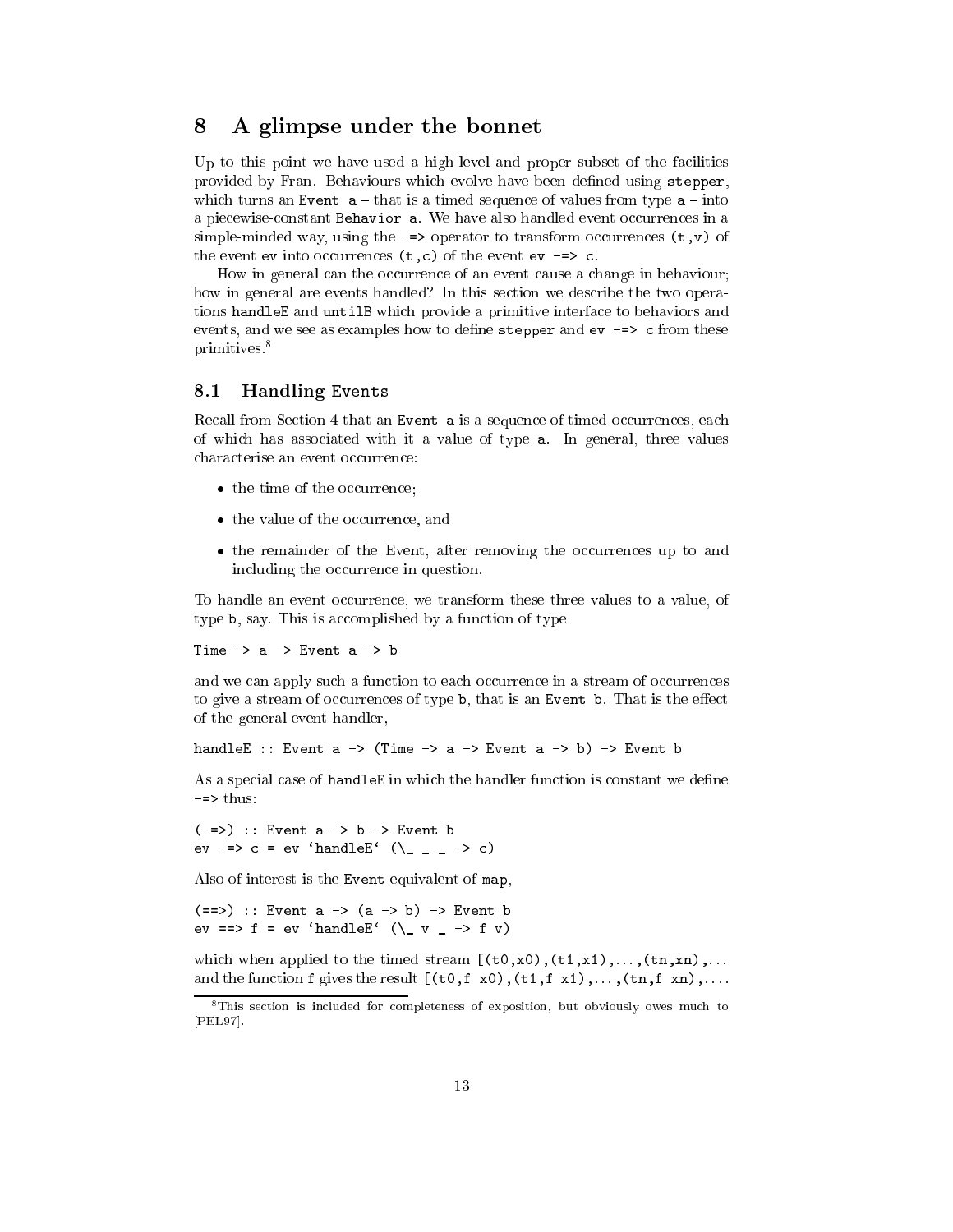#### 8.2 Modifying Behaviors

How can one sequence behaviours, so that one follows another? A simple solution is provided by

seqB :: Behavior bv => bv -> Event () -> bv -> bv

so that seqB bh1 ev bh2 behaves as bh1 until the first occurrence of ev, and after that behaves as bh2. One can also lift this sequencing to operate over behaviours dependent upon a User argument to give

seqUB :: Behavior bv => (User -> bv) -> (User -> Event ()) ->  $(User \rightarrow bv) \rightarrow (User \rightarrow bv)$ 

and so forth. In fact, Fran provides a different primitive, until B, which generalises these. It is, however, instructive, to see how seqB is defined from untilB. The function untilB has the type

Behavior by => by -> Event by -> by

and the effect of  $bh$  'untilB' ev is to behave as  $bh$  until the first occurrence of the event ev; after that the behaviour is whatever value is returned by that first event occurrence, which does indeed return a value of type bv. We can

seqB bh1 ev bh2 = bh1 'untilB' (ev  $\leftarrow$  > bh2)

so that seqB separates the event and the continuation behaviour which are combined in the second argument to untilB. In a similar way, we define

seqUB ub1 uev ub2  $= \u -$  ub1 u 'untilB' (nextUser\_ uev u == > ub2)

where the expression nextUser\_ uev u of type Event User gives a stream of Users each aged to contain only those occurrences which follow the occurrence in question. The effect of nextUser\_ uev u ==> ub2 is thus to pass the aged User to the User-lifted behaviour ub2, and so to continue the computation as required.

#### 8.3Using handleE and untilB to define the stepper

The stepper produces piecewise constant behaviour from a stream of values of type a and a starting value of that type.

```
stepper :: a -> Event a -> Behavior a
```
In what follows we build the result stepper start ev in stages. Initially, the behaviour will be the constant behaviour with value start, that is

## constantB start

If we think of ev as an infinite list, we then want recursively to call stepper on (head ev) and (tail ev). We cannot do this directly, but we can *indirectly* using handleE. The function

```
withRestE :: Event a -> Event (a,Event a)
withRestE ev = ev 'handleE' (\n\lambda) head tail -> (head, tail))
```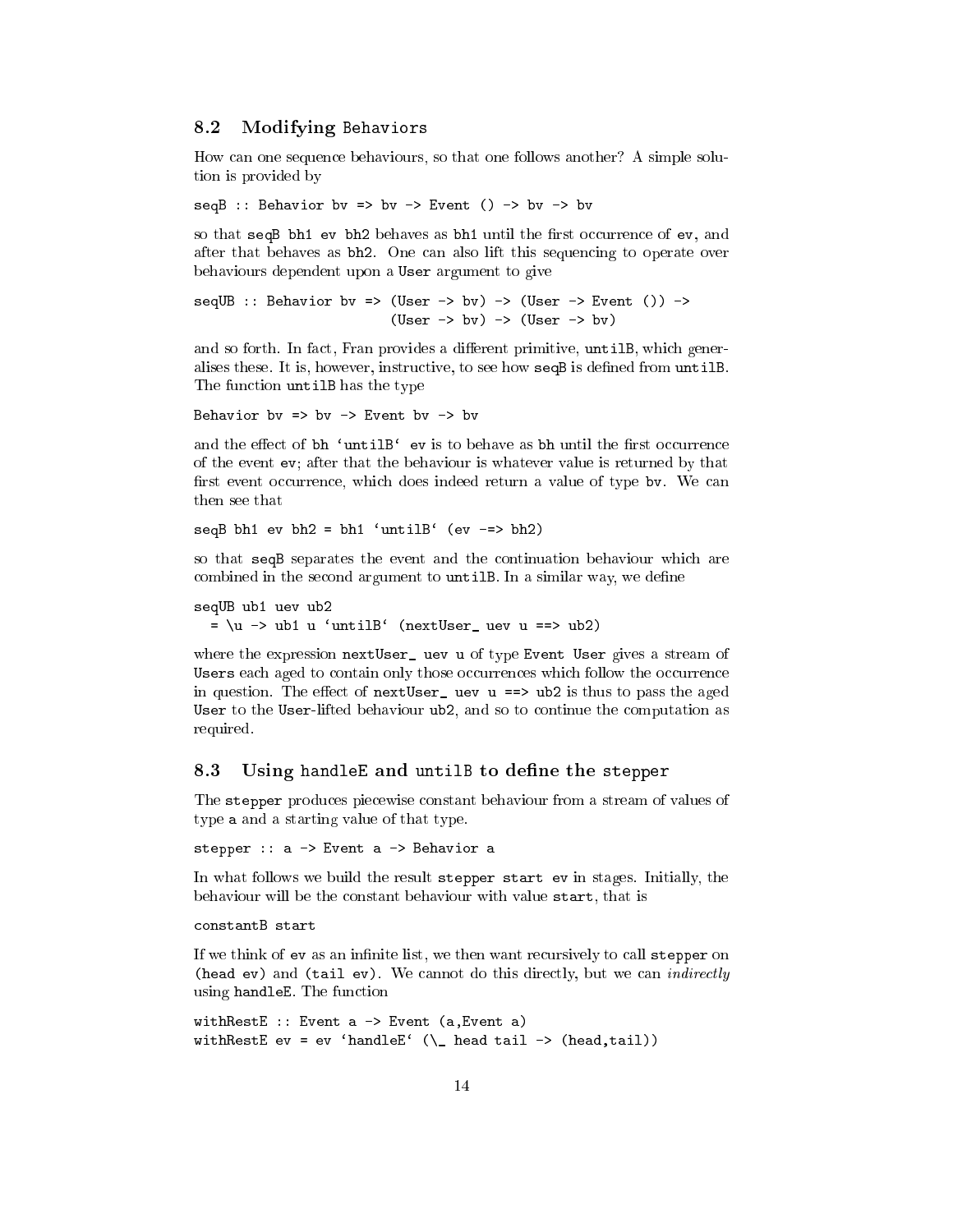returns the stream of 'head,tail' pairs from the event occurrences in ev. To apply stepper to each of these pairs, we `map' it along withRestE ev using the ==> operator, as follows

withRestE ev ==> uncurry stepper

where note that we have to uncurry the stepper function to accept its argument as a pair rather than ans two separate arguments. Putting all the parts together, we have

```
stepper start ev
 = (constantB start) `untilB` (withRestE ev ==> uncurry stepper)
```
This example shows how the exception handling mechanism of hamdleE gives a flexible way of dealing with Events  $-$  as timed streams of event occurrences  $$ and also how the primitive untilB turns a stream of Behaviors into a single behaviour.

As we have seen, using the primitives handleE and untilB together with various of their derivatives and a number of other utility programs such as nextUser\_ it is possible to define a variety of powerful programs; in the section which follows we reflect on other aspects of using Fran.

#### 9 Reflection

The solution presented in this paper is the result of a number of iterations which reflect a growing understanding of the capabilities of the Fran library as well as different approaches to the design of the simulation itself.

For instance, in an earlier design the components of the solution were represented as terminating behaviours, which were sequenced together to form the overall simulation  $-$  a 'monadic' approach. Embedding Fran in a functional language with general-purpose capabilities makes modelling these terminating behaviours as pairs

```
(bv, Time \rightarrow User \rightarrow Event () )
```
a straightforward matter: the second components of these pairs are used to signal the termination of the behaviour in the first component. Such behaviours are sequenced using the analogue of seqUB from the previous section. This `monadic' approach can be used in situations in which behaviours are built from components which are not piecewise continuous, for example.

The solution we have presented here relies heavily on recursion. For example, goUp depends upon pending and pending depends upon upPending which in turn depends upon goUp. The implementation of Fran uses lazy evaluation heavily, so the recursive definition of structures is possible (we have done it here), but some recursions can lead to non-termination, and others to the system locking up. This reflects a general phenomenon for which evidence is apparent in earlier approaches to functional I/O (see, for example, [Tho90]) and which led to the definition of sets of (monadic) combinators to handle  $I/O$  in a more disciplined manner [Tho90, PH97].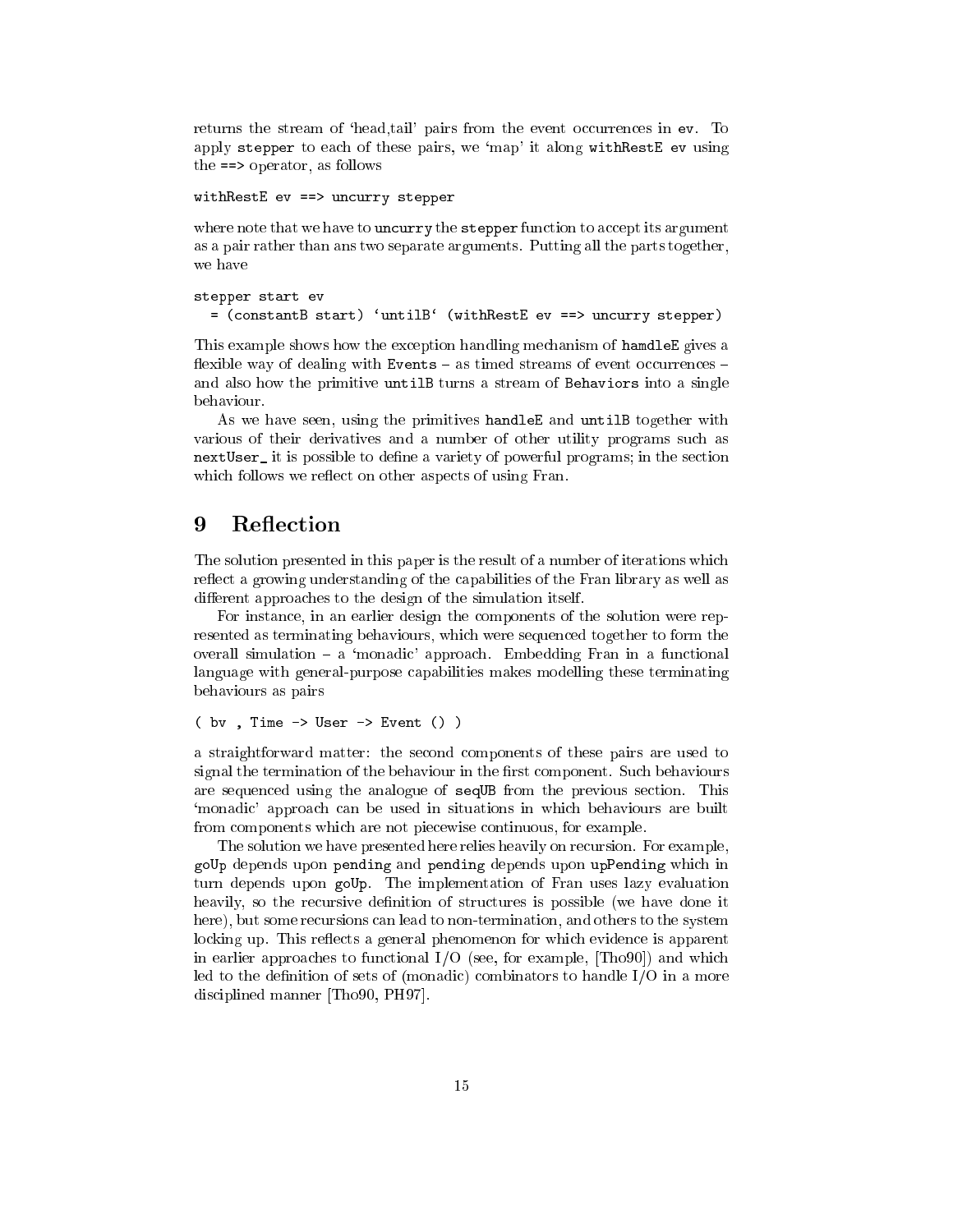#### 10 Towards a veried lift implementation 10

This section sketches work in progress – namely giving a logical rendering of aspects of Fran  $-$  by means of a discussion of the verification of the lift case study.

#### 10.1Foundations

The Fran model addresses both continuous behaviour  $-$  by means of Behaviours - and also discrete behaviour, through its Event types. Moreover, the discrete and continuous behaviours will in general be mutually dependent, as illustrated by the figure in Section 6. How can we describe the system we have built here, and systems implemented in Fran in general?

An obvious candidate is a temporal logic [Eme90], either in a non-timed or real- time form. A variant of interval temporal logic which addresses continuous variation is the duration calculus [Zho94], and the mean-value duration calculus [ZX94] also includes discrete events. In general it remains to be seen whether this is the form of calculus most suited to reasoning about Fran systems, or whether a calculus based on functions and lists of event occurrences or indeed some other foundation is the most suitable. Certainly the function-based approach would be closer to the denotational semantics of Fran [EH97].

#### 10.2Towards <sup>a</sup> temporal logic for Fran

We assume here a standard dense-time temporal logic with the usual connectives of predicate logic and the modalities  $\Box$ ,  $\diamond$  and U (for 'Until'), as well as adding the modality  $\Delta$  for 'valid on some open interval beginning at the current time point'.9 All these modalities can be indexed with real-number bounds to give a timed variant of the logic.

How are Fran-defined values to be rendered in the logic? We shall take the view that Boolean behaviours are atomic temporal formulas<sup>10</sup> and we will also read Events as propositions which are true exactly at their occurrence points.

#### Verication conditions 10.3

The top level requirement of the lift can be stated as

$$
\square(\text{upButton} \Rightarrow \diamond \text{goUp}) \wedge \square(\text{downButton} \Rightarrow \diamond \text{goDown})
$$
\n(P0)

that is 'a request to travel is eventually discharged'. By indexing the  $\diamond$  modalities one also can put a constraint on the time taken for a request to be satised.

How can we argue for the validity of this requirement? As a first step we can state an invariant which is a direct consequence of the definition of stepper and (1*)*: 1

 $9B$  Because the interval is open, the current time point will not be included in it.

 $10$ This neglects the issues of termination; see [Tho95] for a general discussion of the axiomatisation of a functional programming language.

<sup>&</sup>lt;sup>11</sup>We refer to the program text in the Appendix by means of the labels (i), (ii) and so on.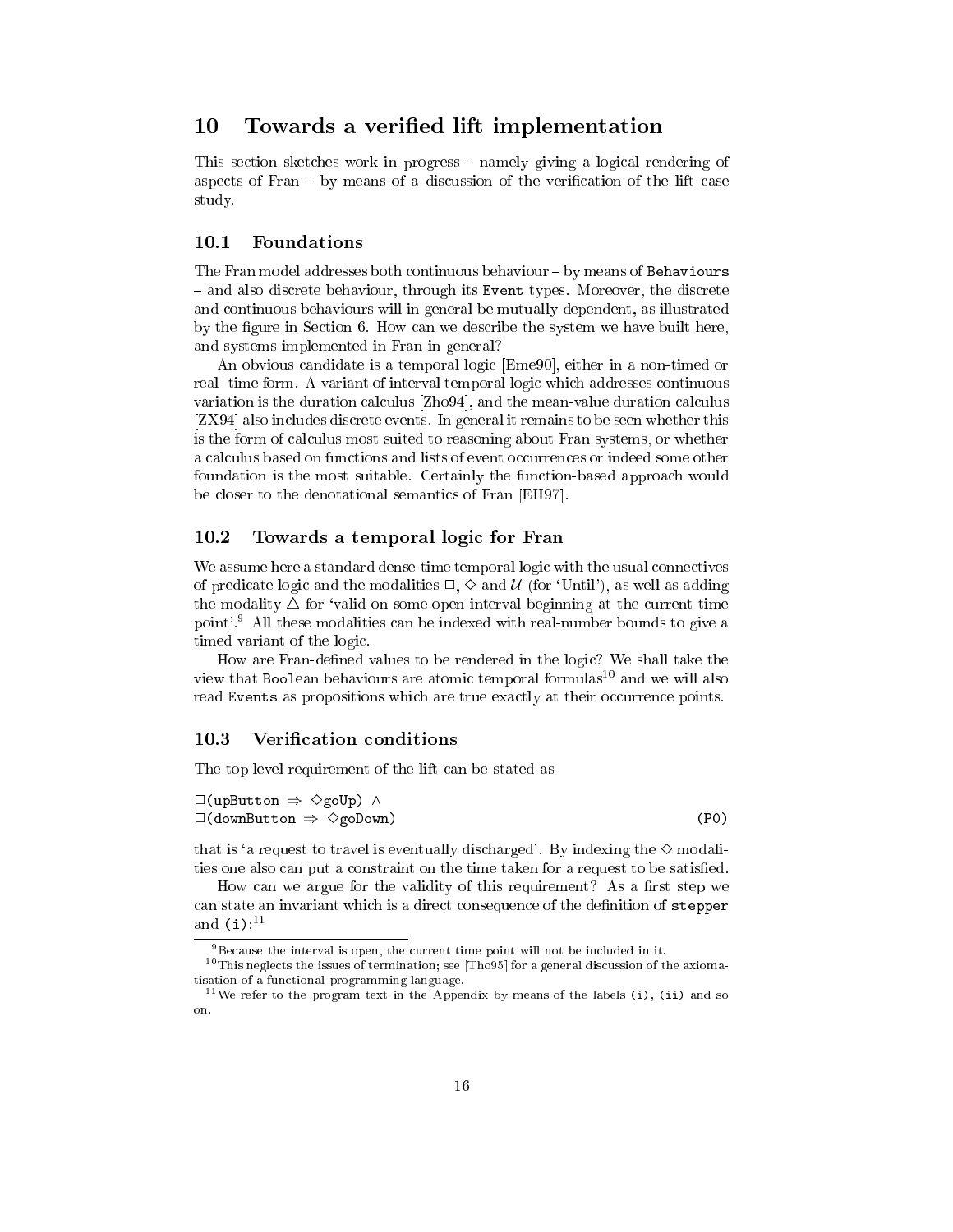| $\Box$ (dy ==* 0 $\lor$ dy ==* upRate $\lor$ |      |
|----------------------------------------------|------|
| $dy == * -DownRate)$                         | (P1) |

with upRate > 0 and -DownRate < 0, so

 $\square$  (dy ==\* 0  $\vee$  dy >\* 0  $\vee$  dy <\* 0) (P2)

We can also state an invariant on the position of the lift:

 $\square$ (lower <=\* yPos  $\land$  yPos <=\* upper) (P3)

which is true initially since yPos starts at lower. How can we show that it is valid? Consider a general time point up to which the constraint holds. By (P2) and (ii) the yPos is either static, thus preserving the invariant, or changing.

Suppose that  $dy \rightarrow \infty$ ; now yPos is increasing and  $dy$  stays constant, with the consequence that

(lower 
$$
≤*
$$
 yPos ∧ yPos  $≤*$  upper ∧ dy >\* 0)  
*U* arriveTop (P4)

by (iii).

We now need to verify that arriving at the top has the effect of stopping the lift. How can this be stated? By the definitions of goDown and stop (at  $(iv)$ ) one of these two will happen at the arrival point, so setting the rate to 0 or  $-$ downRate. We have to be careful about a statement of when the rate is set  $$ it is here that we use the  $\Delta$  operator which states that the rate is non-positive only after the time point in question:

$$
\Box(\text{arriveTop} \Rightarrow \triangle(\text{dy} \leq^* 0))
$$
 (P5)

This is enough to ensure that the lift then descends, and so fulfills the invariant (P3) in the case that dy >\* 0. A symmetrical argument ensures the result in the negative case, and so shows that  $(P3)$  is always the case.<sup>13</sup>

A similar argument will show the validity of

```
\square (waitingBottom \vee waitingTop \vee\DiamondarriveBottom \lor \DiamondarriveTop)
                                                                                         (P6)
```
Now, we can justify the validity of (P0). We show that

 $\square$ (upButton  $\Rightarrow$   $\diamond$ goUp)

with an argument by cases according to which of the cases in the disjunction of (P6) holds at the current point. The other conjunct of (P0) follows in a similar way. The cases are as follows.

- In the case that waitingBottom holds at the current point, then by the definition of goUp, this event holds immediately.
- Suppose that waitingTop holds. Motion of the lift downwards will begin by the definition of goDown, and by the downward analogue of (P4) we can infer that  $\Diamond$ arriveBottom. This is the case that we consider next.

<sup>12</sup>A naive statement has the gradient being both positive and non-positive simultaneously. <sup>13</sup>The argument here should be formalised as an induction of some sort; the duration calculus

suggests such principles for piecewise-constant functions like those defined by stepper.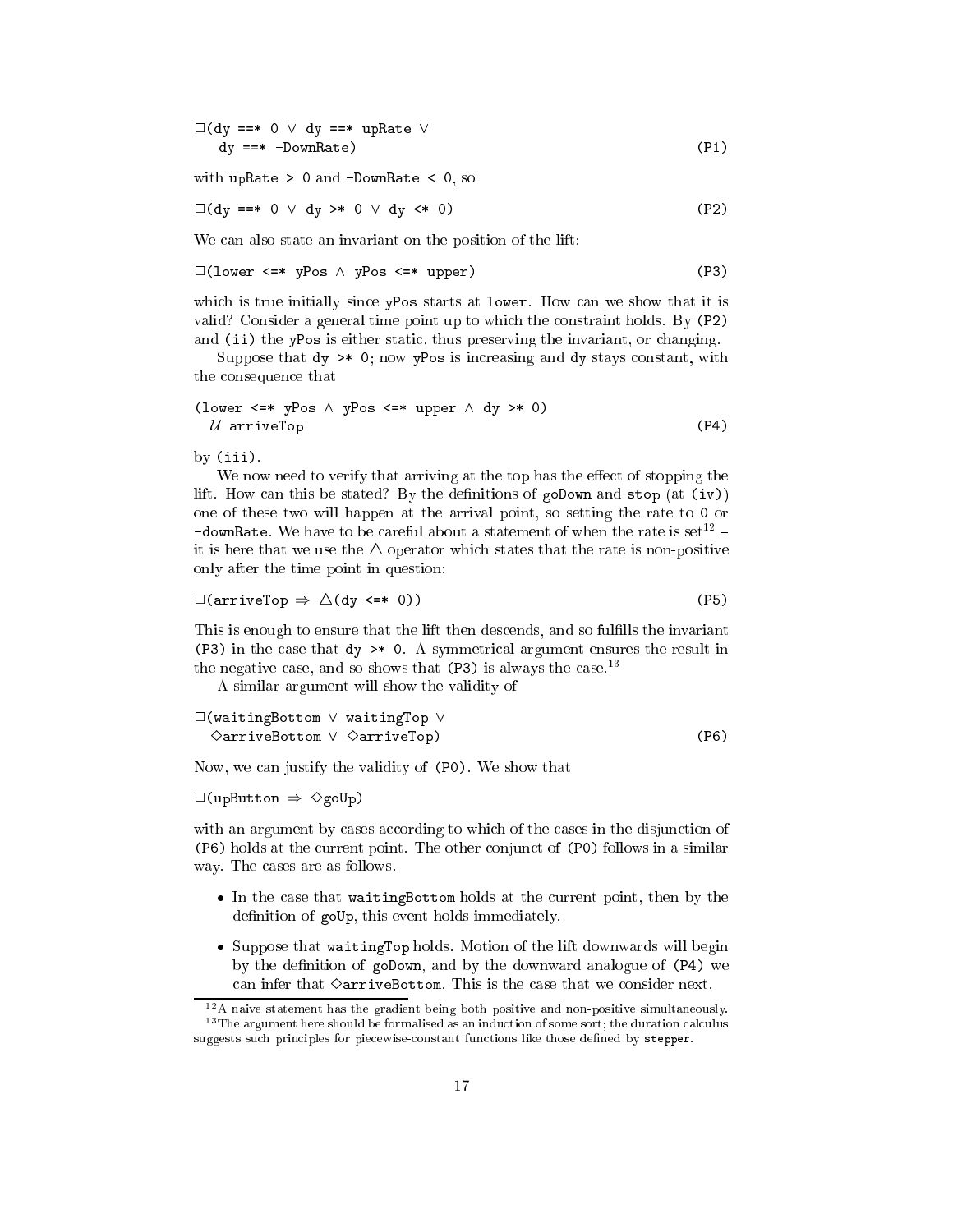- The effect of the upButton will have been to set upPending to True  $-$  by  $(v)$  and properties of the stepper function  $-$  and so on arrival there will be a pending request, so that goUp will be generated by the definition of goUp in (iv).
- Finally, we consider the case that  $\Diamond$ arriveTop. The upButton will set upPending to True. On arrival at the top this means that there is a pending request, and so downward motion will begin. We can then argue as in the previous case.

The arguments in this section can be bounded using the parameters of the lift simulation; for instance, a journey will take (upper-lower)/upRate time units to complete.

#### 10.4 Commentary

The argument given in Section 10.3 is informal, but can be formalised. The main novelty is the way in which predicate is handled, giving an Event when the lift arrives at the top or bottom. The event occurrences in turn affect behaviours through the stepper, and in formalising this we have used the  $\Delta$  operator, which implicitly gives the stepper graph the following form



where a  $\prime$  denotes an open end of an interval and a  $\prime$  a closed end, since, as was explained earlier, we only expect the change in the stepped value to hold after the step point.

It remains to be seen how verification for the general model will proceed.

#### Conclusion 11

In this paper we have shown that Fran can be used to give a simulation of a lift, and we have argued that it is well suited to the task both because of its declarative model of the system and also because it is embedded in a general-purpose functional programming language, namely Haskell. This allows extensions of the library to be constructed with relatively small effort, and also allows those extensions to use features of Haskell  $-$  such as higher-order functions, polymorphism and type classes (for overloading)  $-$  in an essential way.

We have also sketched a verification of the code using a temporal logic; we expect to extend this work with a more thoroughgoing investigation of the logical foundations of the Fran model.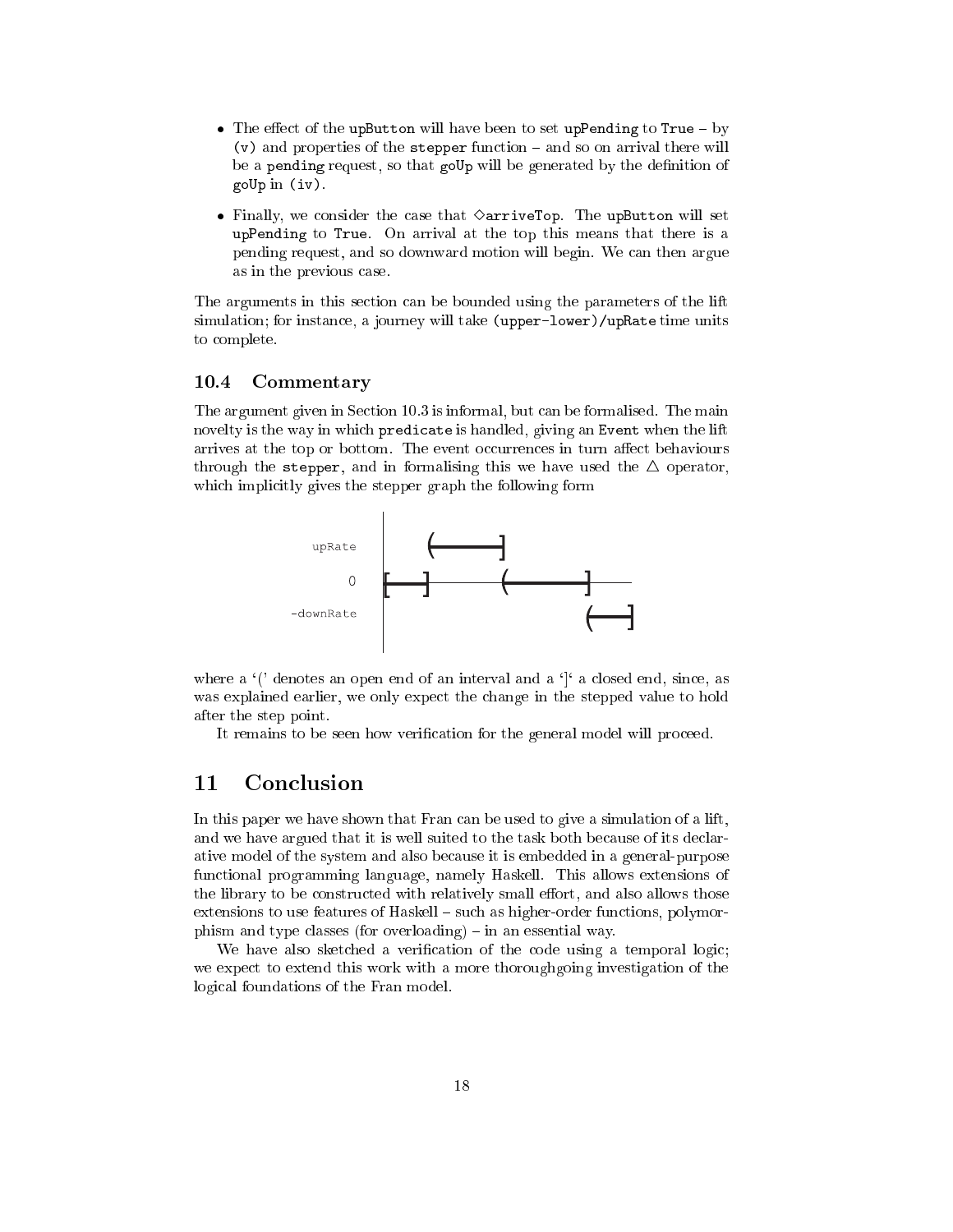## References

- [E+ 94] Conal Elliott et al. TBAG: A high-level framework for interactive, animated 3D graphics applications. In Proceedings of SIGGRAPH '94. ACM Press, 1994.
- [EH97] Conal Elliott and Paul Hudak. Functional Reactive Animation. In Proceedings of the 1997 ACM SIGPLAN International Conference on Functional Programming (ICFP97). ACM Press, 1997.
- [Ell97] Conal Elliott. Composing Reactive Animations. Available from where  $\mathcal{C}$  is the constant of the constant of the constant of the constant of the constant of the constant of the constant of the constant of the constant of the constant of the constant of the constant of the constan
- [Eme90] E Allen Emerson. Temporal and Modal Logic. In Jan van Leeuwen, editor, Handbook of Theoretical Computer Science, Volume B: Formal Models and Semantics. Elsevier/MIT Press, 1990.
- [Exe98] Challenges for Executable Temporal Logics. Further details at www.cs.waikato.ac.nz/~dsmith/CHALLENGES/, 1998.
- [Gla98] The Glasgow Haskell Compiler. Available from www.dcs.glasgow.ac.uk/fp/software/ghc/, 1998.
- $\left| {\bf n}\right\rangle$  yo $\left| {\bf n}\right\rangle$  Paul Hudak et al. Haskore music notation  ${\bf -}$  An algebra of music. Journal of Functional Programming, 6, 1996.
- [Hen82] Peter Henderson. Functional Geometry. In Proceedings of the 1982 ACM Symposium on LISP and Functional Programming. ACM Press, 1982.
- [Hug98] The Hugs System, Version 1.4. Available from www.haskell.org/hugs14, 1998.
- [PEL97] John Peterson, Conal Elliott, and Gary Shu Ling. Fran Users' Manual. Available from www.haskell.org/fran, 1997.
- [PH97] John Peterson and Kevin Hammond, editors. Report on the Program $ming\ Language\ Haskell, Version\ 1.4.$  www.haskell.org/report, 1997.
- [Tho90] Simon Thompson. Interactive functional programs: a method and a formal semantics. In D.A. Turner, editor, Research Topics in Functional Programming, pages 249-285. Addison-Wesley, 1990.
- [Tho95] Simon Thompson. A Logic for Miranda, Revisited. Formal Aspects of Computing, 7, 1995.
- [Wad95] Philip Wadler. Monads for functional programming. In Johan Jeuring and Erik Meijer, editors, Advanced Functional Programming. Springer-Verlag, Lecture Notes in Computer Science, 925, 1995.
- [Zho94] Zhou Chaochen. Duration Calculi: An Overview. In Dines Bjørner et al., editors, Formal methods in programming and their applications. Springer-Verlag, Lecture Notes in Computer Science, 735, 1994.
- [ZX94] Zhou Chaochen and Li Xiaoshan. A Mean Value Calculus of Durations. In A.W. Roscoe, editor, A Classical Mind. Prentice-Hall, 1994.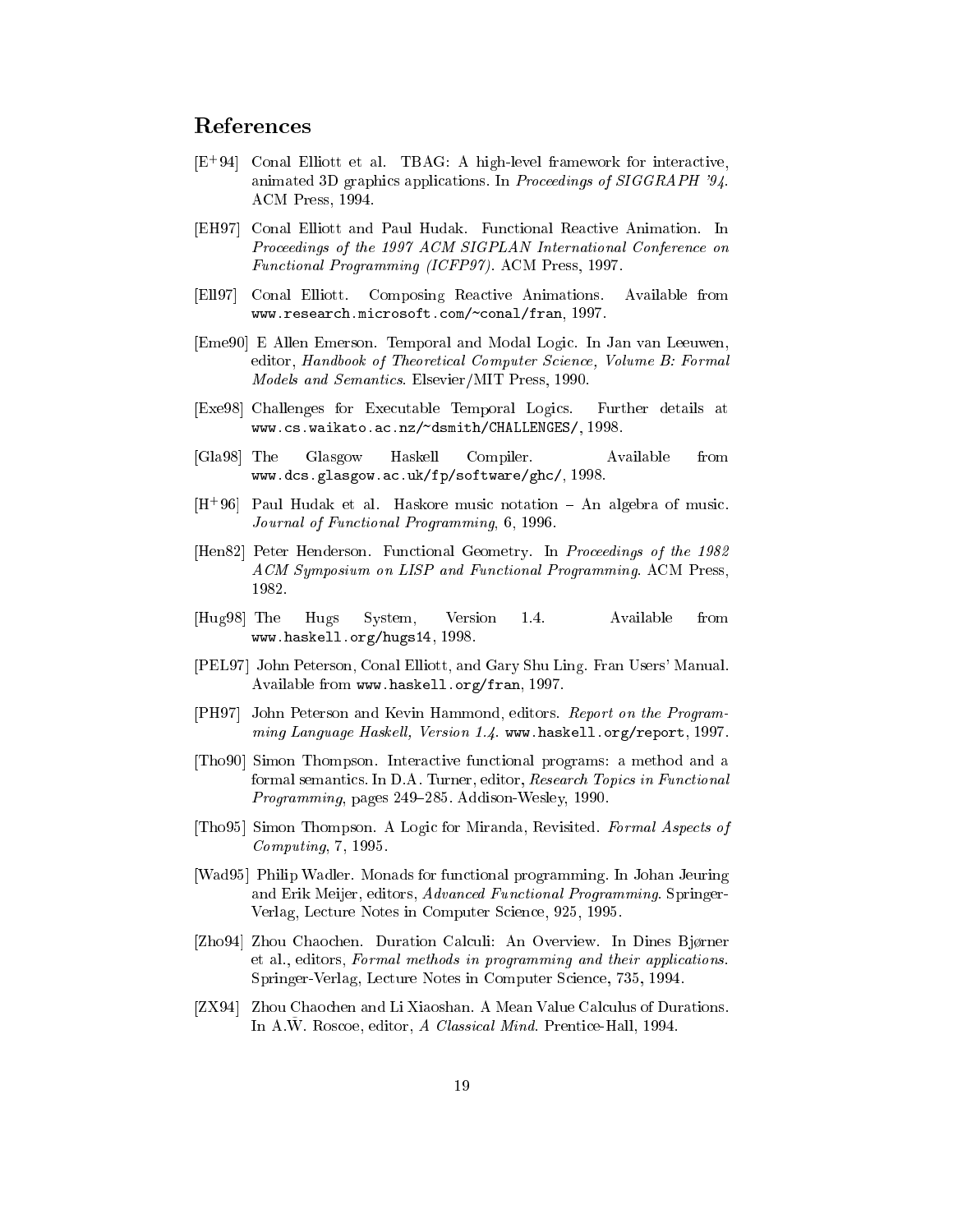# Appendix: The complete program for the two floor lift

```
liftSim :: User -> ImageB
liftSim u
 = moveXY xPos yPos image
   where
   image :: ImageB
   image = stretch 0.3 circle
   xPos,yPos,dy :: RealB
   xPos = constantB 0
   yPos = lower + atRate dy u (ii)
   dy = stepper 0 setRate (i)
   setRate :: Event Double
   setRate = stop -=> 0
            .|.
            goUp -=> upRate
            .|.
            goDown -=> -downRate
   atBottom, atTop, stopped, waitingBottom, waitingTop :: BoolB
   atBottom = yPos <=* lower
   atTop = yPos >=* upper
   stopped = (dy == * 0)waitingBottom = atBottom &&* stopped
   waitingTop = atTop &&* stopped
   arriveBottom, arriveTop :: Event ()
   arriveBottom = predicate (atBottom &&* dy <* 0) u
   arriveTop = predicate (atTop \&\ast dy >* 0) u (iii)
```